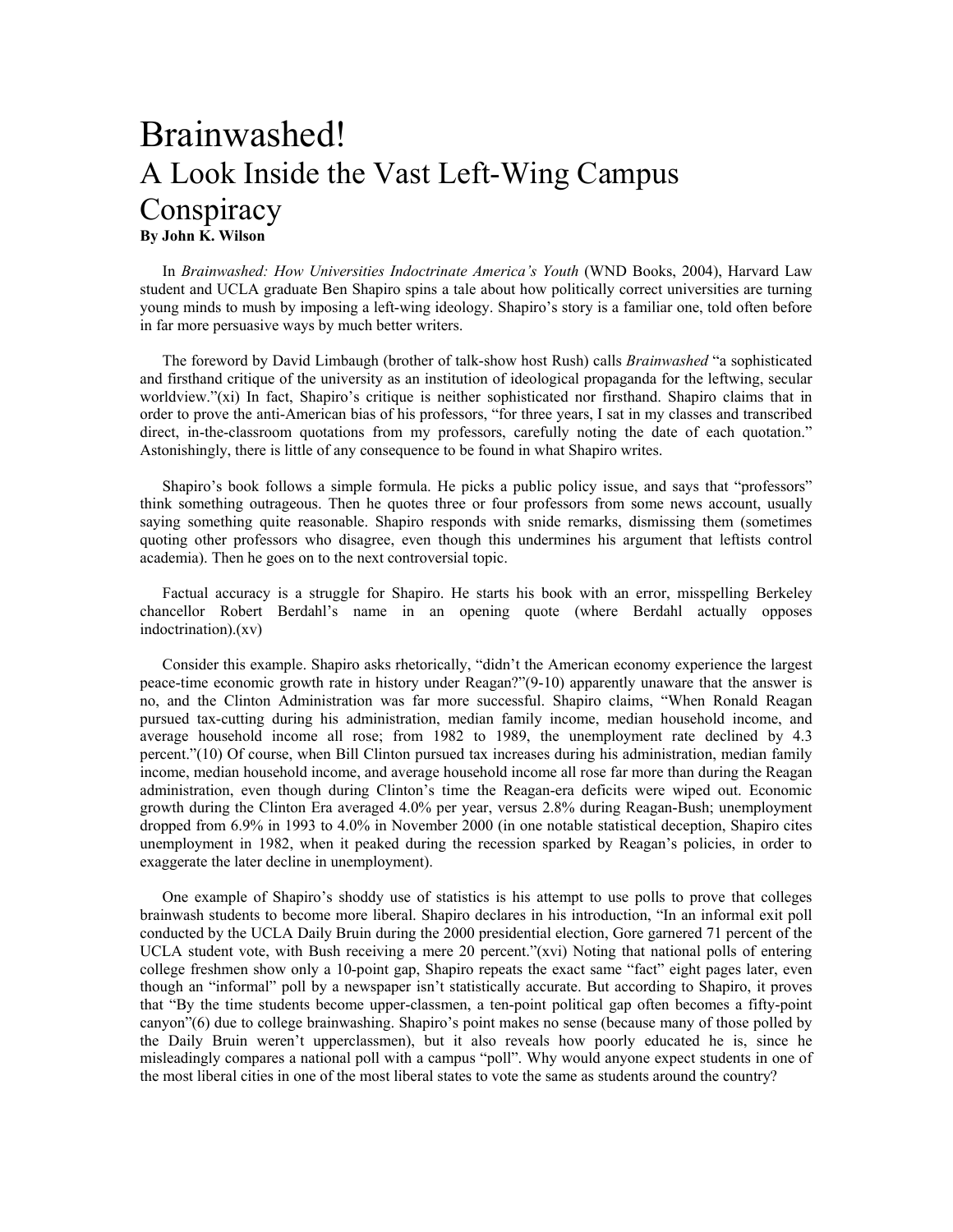According to David Limbaugh's foreword, Shapiro "cites surveys and exit-polling data showing that while slightly more college freshmen identify themselves as liberal than conservative, that gap widens substantially as they become upper-classmen."(xii) The fact that this highly dubious reasoning is cited three times in the opening pages of *Brainwashed* shows how weak the argument of the entire book is. Of course, it is possible that students will change their political values in college (particularly when Democrats are more likely to support funding for higher education). To assume that brainwashing is the cause, rather than a sincere rational belief, is to dismiss most college students as idiots.

"Idiots" is a term that Shapiro likes to throw around a lot, along with other insults like "knee-jerk liar Stanley Fish"(12) or clever remarks like, "The far left of the university faculty are as red as overripe tomatoes."(24) With his McCarthy-style red-baiting, one can almost read Shapiro's book and imagine that we're still living in the Cold War.

## **The Marxist Threat**

Among the various crimes of professors, Shapiro writes, "Professor A. Belden Fields of the University of Illinois leads the socialist group on campus in monthly discussions."(23) Gasp! No, not something so horrible as a monthly discussion! When will somebody stop this tragedy? Shapiro is appalled to report that "Classes on Marxism exist at major universities across the country," listing dozens of colleges that actually dare to teach a class about Marx.(22)

According to Shapiro, "Students often graduate believing in the mythic power of Marxism and hating the 'racist American system.'"(xv) Shapiro, of course, has no evidence to support his point. In fact, there's no evidence that a significant number of college students ever read Marx, let alone believe in some "mythic power of Marxism," whatever that is. Far from hating the American system or thinking it racist, most students desire nothing more than to get a good-paying job.

Shapiro condemns Joel Blau of the State University of New York at "Stoneybrook" (sic) for "communism" because Blau called Bush's tax plan "a proposal that caters to the wealthiest segment of the population."(10) Of course, that's a completely objective statement of Bush's tax proposal: it benefits the wealthiest more than others. Conservatives are free to argue that the wealthiest should benefit the most from tax cuts, since they pay the most taxes and supposedly create wealth; but Blau's statement itself is simply a fact. To not only dispute it, but accuse anyone who utters it of "communism" puts Shapiro on the loony right, an example of invoking McCarthyism from someone who barely was born before the demise of the Soviet Union.

"Communists" are not the only targets on Shapiro's hate parade. As Shapiro put it in one column, "If you pay tuition, you're sponsoring the militant homosexual agenda. If you pay taxes, you're sponsoring the militant homosexual agenda. If your child majors in English, you're sponsoring the militant homosexual agenda."

Shapiro is horrified that "New York University students get the chance to enroll in 'Race, Gender and Sexuality in US History.'"(39) According to Shapiro, "Sex is promoted non-stop in the classroom….Pedophilia is acceptable, if a bit weird. Statutory rape is laughed off. Bestiality is fine."(54)

Shapiro's book is particularly strange when he tries (and fails) to prove how much smarter he is than his fellow student. Shapiro reminisces about when a student in his geography class where Shapiro gave a presentation on oil drilling in the Arctic National Wildlife Refuge asked, "Why can't we get rid of cars, and like, all ride bicycles and stuff?" Shapiro reports, "I was stunned. This was a first-grade question coming out of the mouth of a college student at a highly respected university." Shapiro responded, "Bicycles aren't going to cut it….If the Chinese were to attack us with tanks, could we fight them with bicycles?"(73) Who imagines that China is going to invade the US with tanks? And why does Shapiro think that Americans would defeat Chinese tanks with our cars?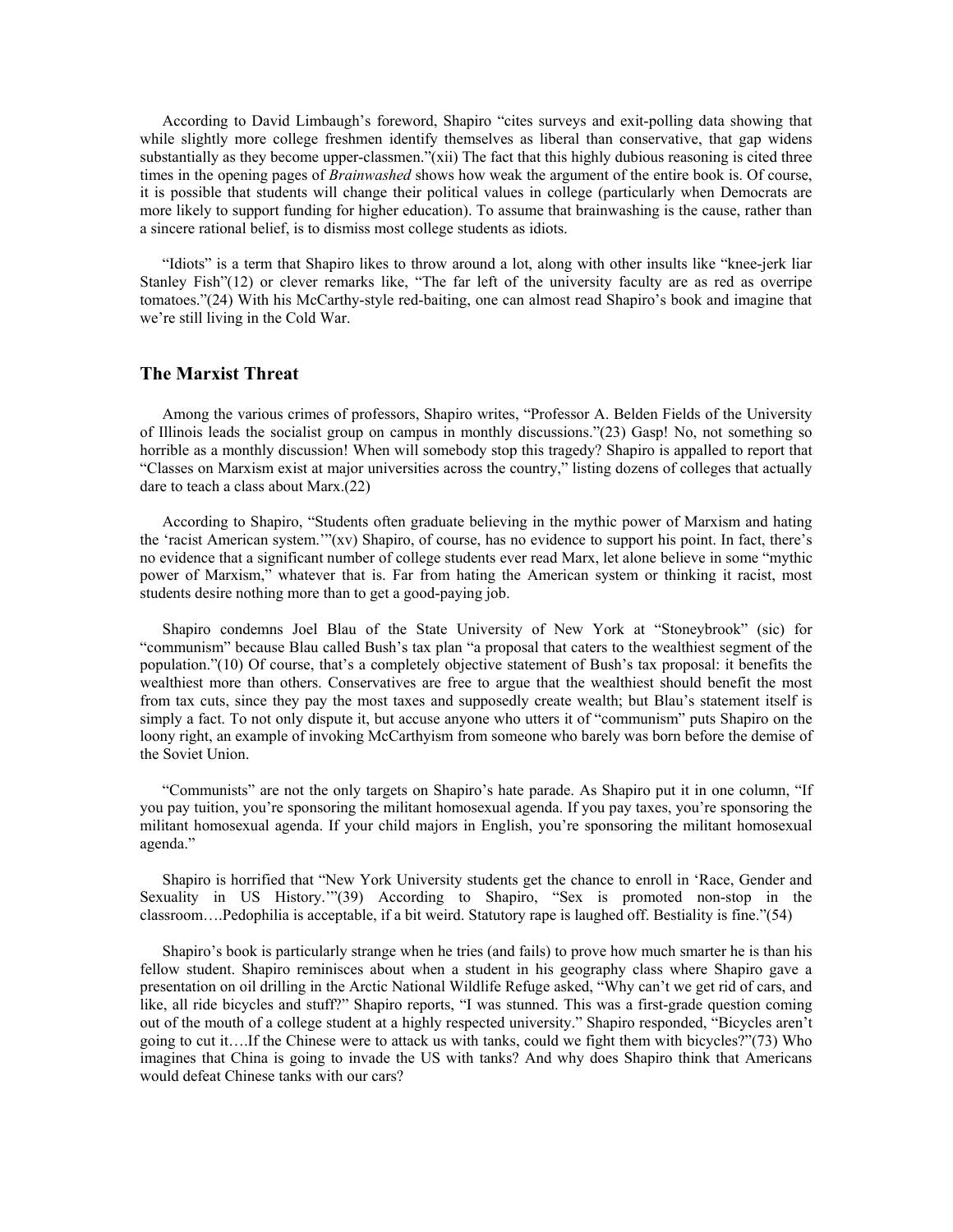According to Shapiro, "Those with a leftist mindset assault the English language."(44) His evidence: a UCLA class on language where he was "stunned" to be told that the phrase "It's me" is acceptable: "Grammar clearly requires that we say 'It's I," and yet here the students were being told it is just as correct to say 'It's me.' Incredible."(45) Shapiro doesn't explain how saying "It's me" leads to the leftist takeover of the world, but in his world, even an obscure grammar dispute is a thinly veiled part of the vast ideological war on campus.

When a UCLA professor called Darwin's Origin of Species the most influential book ever written by one author and a student mentioned the Bible, the professor declared that religious texts are written by multiple authors. Shapiro writes, "Last time I checked, God is not 'multiple authors.'"(87) Of course, God didn't write the Bible, human beings did (hence the four Gospels written by different authors).(87)

Even widely-acknowledged misstatements from the Bush Administration are treated as sacred writ by Shapiro. He writes, "Even after Secretary of State Colin Powell, the Left's favorite cabinet member, made his highly-regarded speech at the United Nations on February 5, 2003, peaceniks whined that they needed more evidence."(125) That was probably because virtually all of the key evidence in Powell's "highlyregarded speech" turned out to be wrong. But Shapiro seems not to be in touch with reality, preferring to dismiss criticism of the reasons for war in Iraq with a single word: "Wrong."(124)

According to Shapiro, to professors "Saddam Hussein was not an enemy, but a strong and principled leader." He writes, "Many professors felt pangs of joy as they saw three thousand Americans dying…(100) Exactly who these professors were, Shapiro doesn't say. He does object to Noam Chomsky's criticism of US policies, and proclaims, "Next time, Professor Chomsky should volunteer to fly the suicide missions."(102)

Shapiro sees political debate in warlike terms: "What these professors want is a jihad against God, a crusade against traditional morality. And their battlefields are lecture halls full of innocent civilians."(84) At the end of one chapter, Shapiro even seems to urge the mass murder of academics: "The professors are the intellectual terrorists. May they reap what they sow."(114)

## **Washing the Brain**

Shapiro's title, "Brainwashed," reflects a bizarre idea of what brainwashing is. According to Shapiro, "At Wayne State University, professors rushed to brainwash students to oppose war and President Bush." And what was this brainwashing? A call for a day of reflection on the war "to raise questions about this war drive and its potential consequences."(115) Is it really brainwashing to ask questions?

Shapiro concludes, "professors are supporting labor by brainwashing their students"(31) based on reading a 1996 New York Times article about how a few academics were holding teach-ins about organized labor. Shapiro considers it "scary" that some students helped unions during Union Summer programs.(32)

Shapiro also denounced Brian Foley of Widener University School of Law for indoctrinating students because he proclaimed, "I will teach my class in the hope that the skills my students learn will make them better citizens, who will ask questions and demand answers before they let their country be led into war."(116) Is this a betrayal of academic integrity, to teach students to ask questions?

Like David Horowitz's "Academic Bill of Rights," which prohibits "indoctrination" without defining it, the far right sees any criticism of the political status quo as illegitimate "brainwashing." Shapiro calls the Academic Bill of Rights "a monumental document" and adds: "Students for Academic Freedom is doing a tremendous job on campus. I've never seen the conservative movement on campus as cohesive or powerful as it has become. Conservative students don't feel like they're alone anymore, and they feel like they have a real purpose, a real fight to fight, and the resources to fight it."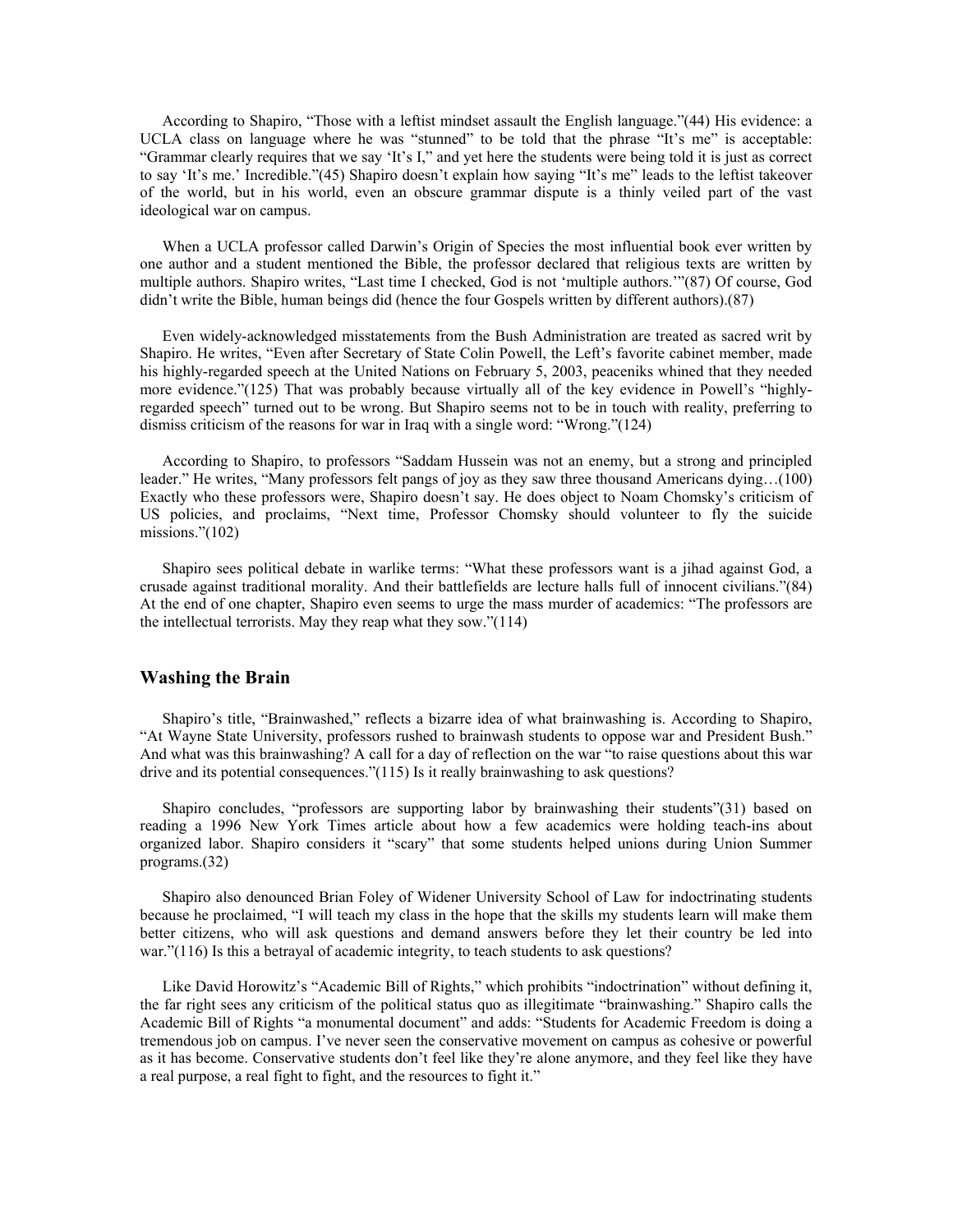## **The Daily Bruin Suspension**

Shapiro's main claim to fame is being suspended in 2002 as a columnist from the UCLA *Daily Bruin*. According to Shapiro, "When I attempted to expose the fact that the Muslim Student Association at UCLA is treasonous, I was fired from the *Bruin*." Shapiro says that he had written two columns about Muslims at UCLA, but his editors rejected them. A viewpoint editor reported that the editor-in-chief "thinks that it doesn't add anything to the debate and that we need fresh opinions on this debate."(152)

Rather than go to the editor-in-chief and ask him to reconsider, Shapiro contacted national radio host Larry Elder and went on his show May 20, 2002 to denounce his employers at the *Daily Bruin* as censors with a "pro-Muslim bias."

He was suspended for six months for violating *Daily Bruin* rules that require permission for outside interviews and failing to mention that he was not a reporter and his views did not represent the paper. The *Daily Bruin* told Shapiro that he could reapply in six months and "he'll just need to reassure us that we'll be notified before he speaks with outside media."(155) Shapiro decided to quit instead, concluding, "That's how free speech works at college newspapers."(155)

Actually, that's how free speech works at corporations and the corporate-run media, where free expression is often restricted (few reporters who go on a national talk show to denounce their editors would be allowed to keep their jobs). Although it's unfortunate that the *Daily Bruin* followed this corporate model in restricting political activism by its reporters and columnists, conservatives were not targeted. The *Daily Bruin* has dismissed staffers for being involved in liberal groups, including a columnist who was fired for involvement with the Bruin Democrats.

The *Daily Bruin* may have been understandably leery of printing a column accusing Muslims of being traitors. Shapiro's fear of Muslims is extreme: "Here's the scariest part: there are over five hundred Muslim student organizations on campus in the United States and Canada, with a constituency of over one hundred thousand."(173) He called the Muslim Student Association "devious."(173) He even condemned an Arab student magazine for printing ads for organizations Shapiro regards as supporting terrorism: "This is clearly in breach of federal anti-terrorism law, punishable by deportation."(174) Urging that students should be thrown out of the country for what they print is not exactly the position of a strong supporter of freedom of the press.

While Shapiro denounces the left for "a strong stench of victimology," he used his own form of victimology to launch a national syndicated (if obscure) column and a book deal with a right-wing publisher, WND Books.

Aside from deporting Muslims and denouncing liberal professors, Shapiro is vague about his proposals for the solution to the problem of "brainwashing." Shapiro proclaims it "a decent idea" for conservatives to pull money from universities he deems too liberal, but bizarrely contends that foreigners will take over, claiming that "Saudi Arabia buys up American universities like they're going out of style" based on a handful of funded chairs and scholarships.(179-180)

Shapiro believes that "conservatives should redirect their funds from liberal colleges to conservative start-up colleges." Shapiro urges the Wall Street Journal to rank conservative schools and measure the financial status of graduates. Then, he says, conservative business can hire students only from the conservative colleges.

It is difficult to find anything worthwhile in Brainwashed aside from the danger of believing uncritically in the far right's attacks on academia. But Shapiro is right when he writes, "Swallowing whole what your professors say doesn't teach you to think—it teaches you to think what they want you to think. And that is indoctrination, pure and simple."(183) It's too bad that Shapiro was too busy swallowing right-wing propaganda to consider the possibility that some of his professors might have been right.